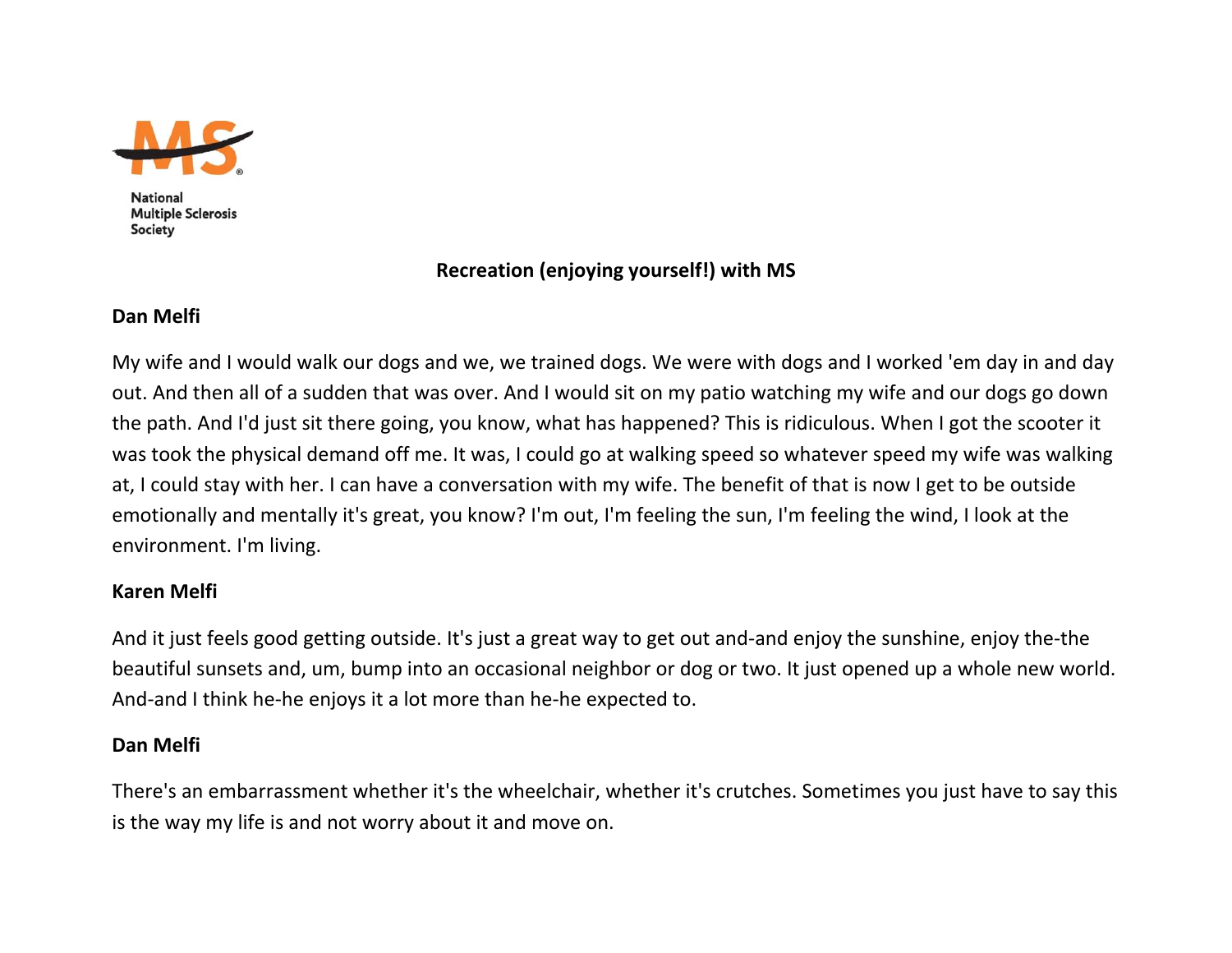# **Lisa Kemppainen, LFMC**

Leisure activities are important with MS because they give us time to enjoy life and to experience pleasure. Some examples of leisure and recreation activities would be anything that brings you pleasure so walking your dog, watching <sup>a</sup> movie, playing <sup>a</sup> game with your kid, whatever it is that allows you to feel like you're having fun. You gain the sense that you haven't lost your life and that you're still participating in your life in <sup>a</sup> way that feels good to you.

When I realized that MS was going to change the way that I used my body in the world it was depressing and I was really sad. I think I had‐‐much of my identity was about <sup>a</sup> person who was able‐bodied and I was really proud of my accomplishments. It took <sup>a</sup> while to figure out how to do something different and recognize that there were still options available to me. The ability to use different equipment that allow me to do that and say use <sup>a</sup> scooter that allows me to go to <sup>a</sup> festival has been really, really important. Riding <sup>a</sup> bike has always been something that's been really fun for me and i did <sup>a</sup> lot as <sup>a</sup> kid. And I no longer with balance issues could ride <sup>a</sup> bike. I wasn't able to dismount without crashing and so the idea that I was on <sup>a</sup> recumbent bike and, um, I could easily dismount was really, really <sup>a</sup> great option.

### **Shawna Kemppainen**

We really try to focus on enjoying some of those simple things that we can still get out and do together. It might not be every day that we get to, to hop on the bike and go for <sup>a</sup> ride or go for <sup>a</sup> drive into the mountains and you know, sit by <sup>a</sup> river and have <sup>a</sup> picnic or something. Just everything that we are able to do, I will admit even, yes sometimes folding laundry together, just can be "hey lets, yeah let's do that" and we will pick <sup>a</sup> movie and we will watch.

# **Judy Boone**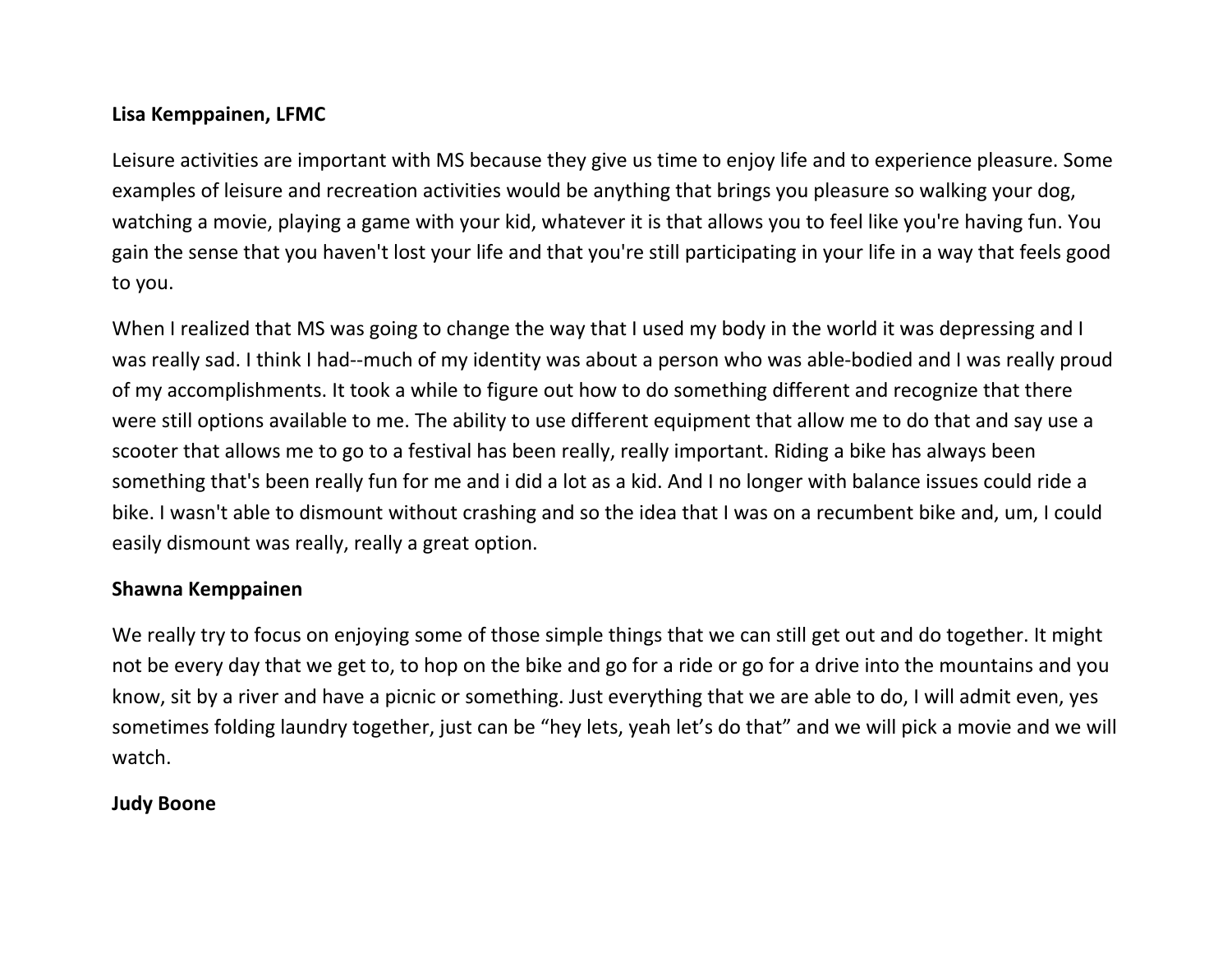My boys are very fun to be with, in the kitchen. Um, they are very curious about what I'm doing. And they are eager to do anything in the kitchen that I will allow them to do. And so it's kind of fun for them to watch and see that, you know, this is work. When we're home with the boys, um, we, um, play, they throw the football outside or play basketball, or, um, sometimes we just around and talk as <sup>a</sup> family and <sup>a</sup> lot of times we watch movies together as <sup>a</sup> family. Going outside to play basketball with my boys is <sup>a</sup> lot of fun. Just being able to be out there and to be active with them. They love it when I come outside. And sometimes they'll even say, mom, can you come outside and play basketball with us? And when I can do that I love it. It gives me <sup>a</sup> lot of joy.

### **Dan Melfi**

It's part of our culture in my, my family to fish. We like to stream fish. It's gonna be tough for me to stream fish from now on. Probably gonna have to lake fish. Uh, where I'm in <sup>a</sup> chair and, uh, where I can have everything right there. I still can fish, I have to adapt to what I can do and what I can't do. I have <sup>a</sup> coat, <sup>a</sup> fishing coat. And in that is everything I need. My fly book, um, bait, uh, bug spray. Uh, everything's there but it, I can carry it. I'm still getting the hook in the water. Once you get in the chair and you start casting you're, you're fishing. You sit back and you look at, you look at life and it's like, wow, this is pretty cool.

# **Lisa Kemppainen**

Recreation allows us to just stop thinking about MS and just have fun. Um, I think it makes us feel closer to one another. I think it challenges us to think about how to be creative to do things as <sup>a</sup> family. It gives us <sup>a</sup> chance to enjoy each other in <sup>a</sup> way that MS isn't always right in the forefront.

# **David Altman**

I've been playing the guitar since the 4th grade. My parents and my friends, uh, going to school we had <sup>a</sup> little band. And I just kept playing the guitar from then. I'm actually on <sup>a</sup> children's book with my sister. She's <sup>a</sup> school teacher. I draw kind of animated cartoon, uh, characters, you know. So I do art and I do my music, and I workout. And, uh, I love my dogs.